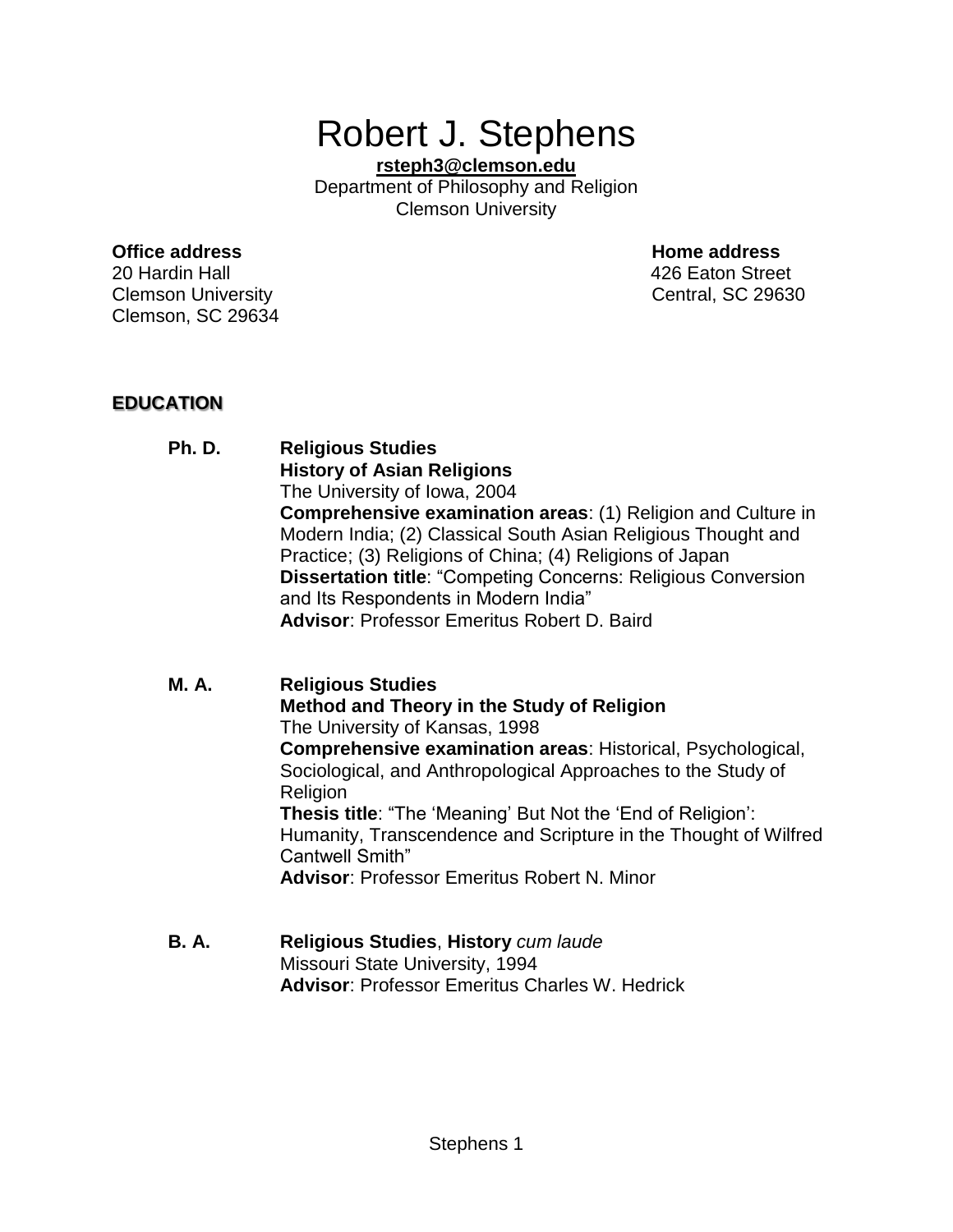#### **TEACHING EXPERIENCE**

- Senior Lecturer in Religion, Department of Philosophy and Religion, Clemson University, Clemson, SC, 2018-present
- Lecturer in Religion, Department of Philosophy and Religion, Clemson University, Clemson, SC, 2010-2018
- Associate Professor, School of Humanities and Affiliated Faculty with the Center for International and Global Studies, Lindenwood University, Saint Charles, MO, 2009-2010
- Assistant Professor, School of Humanities and Affiliated Faculty with the Center for International and Global Studies, Lindenwood University, Saint Charles, MO, 2007-2009
- Visiting Assistant Professor, Religion Program, Transylvania University, Lexington, KY, 2006-2007
- Lecturer, Department of Religious Studies, University of Alabama, Tuscaloosa, AL, 2005-2006
- Lecturer, Department of Philosophy and Religion, University of Northern Iowa, Cedar Falls, IA, 2002-2005
- Instructor, Department of Arts and Sciences, Hawkeye Community College, Cedar Falls, IA, 2003-2004
- Instructor, Department of Religious Studies, University of Iowa, Iowa City, IA, 2001
- Instructor, Department of Philosophy and Religion, Kirkwood Community College, Iowa City, IA, 2001-2002

# **COURSES TAUGHT**

#### **UPPER-LEVEL AND SEMINAR COURSES**

Seminar: Religion in Modern India

Seminar: Religious Conflict in Contemporary South Asia

Seminar: Tibetan Buddhism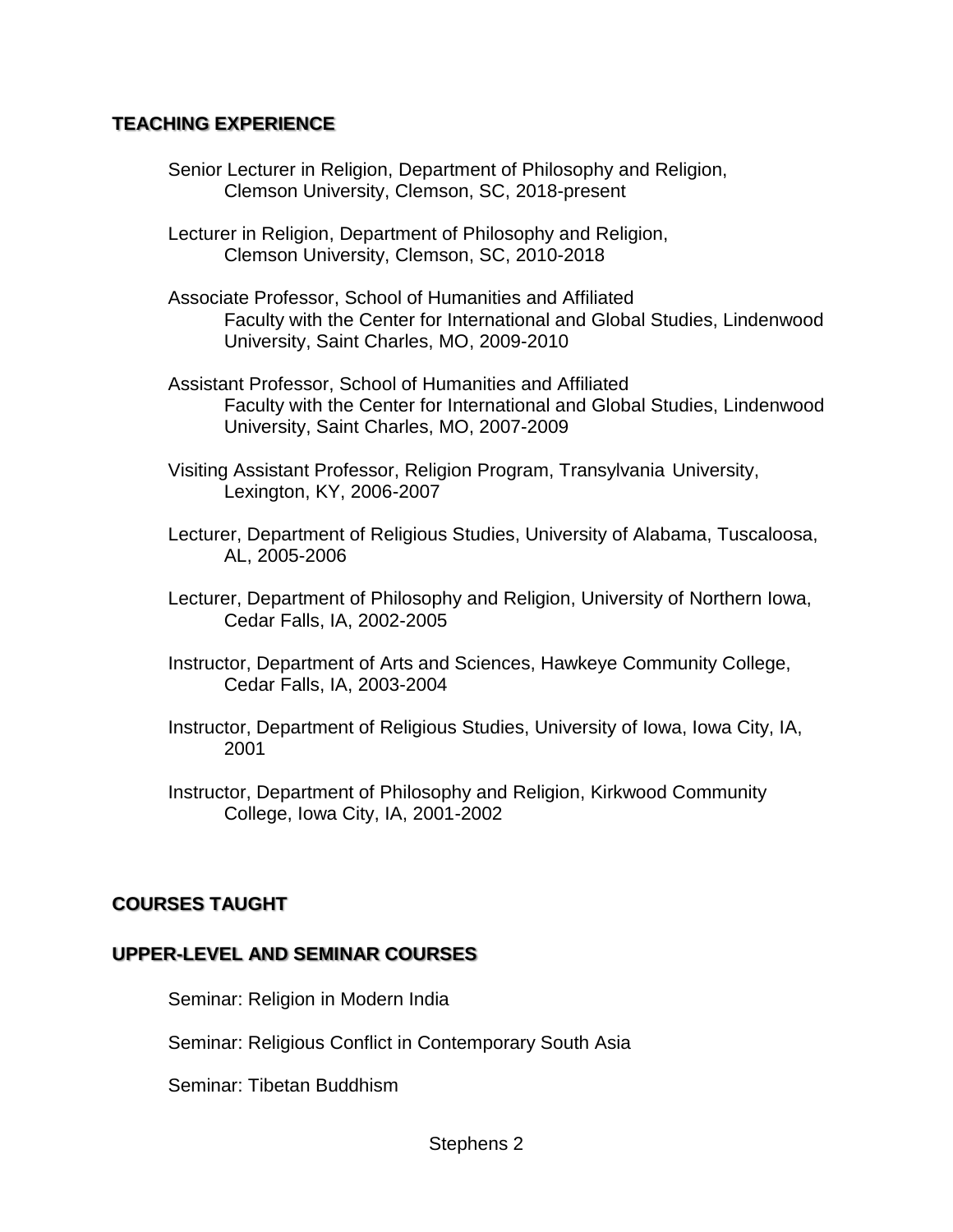Hindu Religious Traditions/Hinduism

Buddhist Religious Traditions/Buddhism

Islamic Religious Traditions/Islam

Asian Philosophy

Asian Philosophy (Honors)

Native Religions of Africa and North America

Karma, Rebirth, and Human Destiny

Sacred Texts of Asia/Asian Religious Classics (in English translation)

Method and Theory in Religious Studies

Religions of China and Japan

Philosophy of Religion

Asian Religions in America

# **LOWER-LEVEL AND INTRODUCTORY COURSES**

Introduction to the Study of Religion (Honors) Introduction to Religious Studies Life and Thought of Mahatma Gandhi South Asian Civilizations East Asian Civilizations Foundations of the Liberal Arts Introduction to the Study of Religion (traditional face-to-face and on-line formats) What Is Religion? A Philosophical Inquiry

Living Religions of the East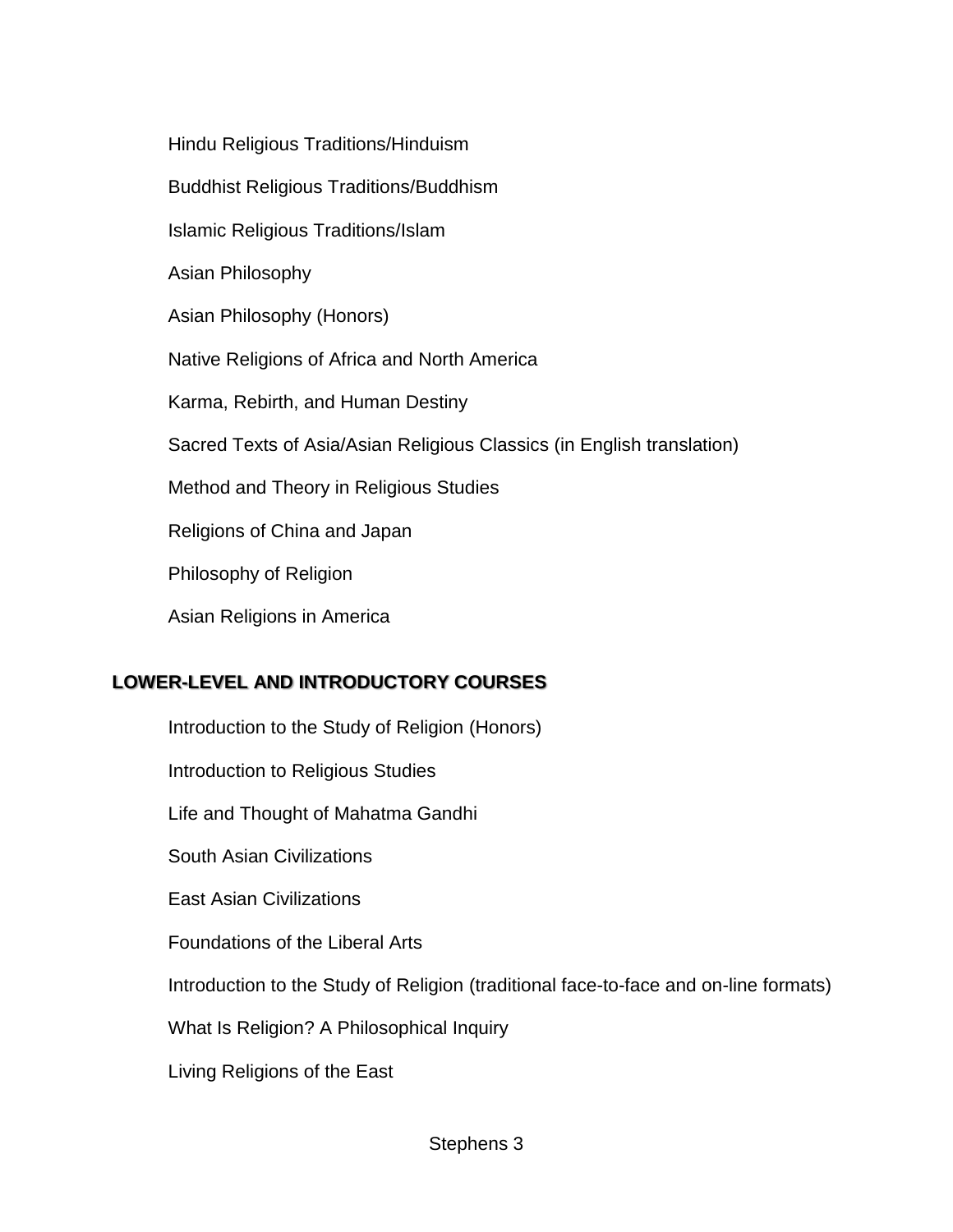Introduction to Asian Religions

Religions of the World (traditional face-to-face and on-line formats)

World Religions (Honors)

Survivor? Views of Life, Death, and Beyond in World Religions

# **SELECTED BOOK-LENGTH MANUSCRIPTS UNDER REVISION**

*Competing Concerns: Religious Converts and Their Critics in Modern India*

*B.R. Ambedkar: A Religious Biography*

*World Religions Reader: A Selection of Primary Sources in English Translation*

# **PEER-REVIEWED ARTICLES, BOOK REVIEWS, AND BOOK NOTES**

- Review of Sarbeswar Sahoo, *Pentecostalism and Politics of Conversion in India*  (New York: Cambridge University Press, 2018) in *Nidan: International Journal for Indian Studies*, forthcoming.
- Review of Jonathan D. James, *McDonaldisation, Masala McGospel and Om Economics: Televangelism in Contemporary India* (New Delhi: Sage Publications. 2010) in *Journal of International and Global Studies* 3 no 2 (2012): 133–137.
- "Sites of Conflict in the Indian Secular State: Secularism, Caste and Religious Conversion" (Waco, TX: Baylor University, J.M. Dawson Institute of Church-State Studies), in *Journal of Church and State* 49 no 2 (Spring 2007): 251-276.
- Review of Rowena Robinson and Sathianathan Clarke, eds., *Religious Conversion in India: Modes, Motivations, and Meanings*  (New Delhi: Oxford University Press, 2003), in *Religious Studies Review* (Fall 2004).
- Review of Margaret Case, *Seeing Krishna: The Religious World of a Brahman Family in Vrindaban* (New York: Oxford University Press, 2000), in *The Journal of Asian Studies* 60/4 (2001).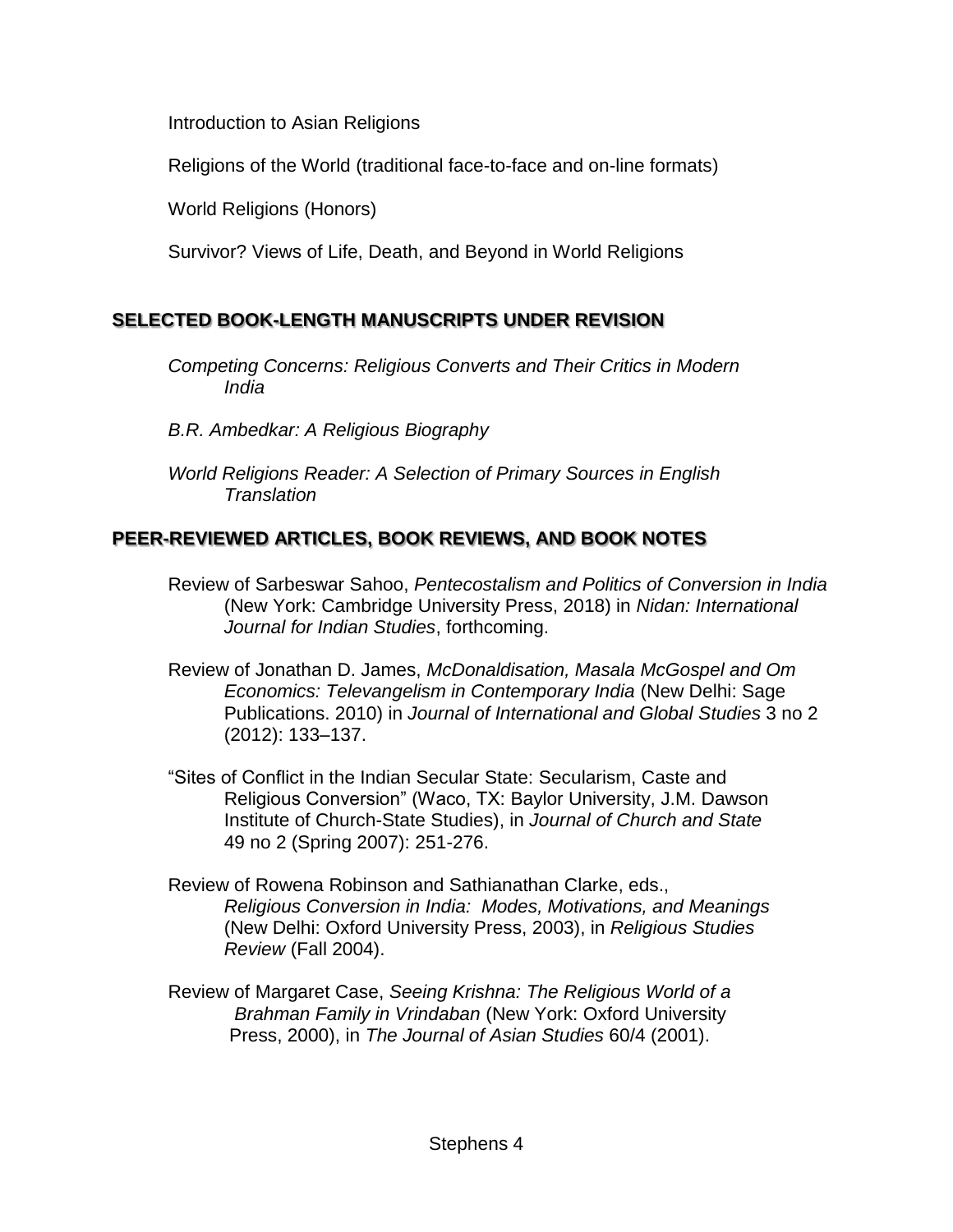Response article to Raymond Williams' "So, What Are We Professing Here? Religion, the Liberal Arts, and Civic Life," in *The Council of Societies for the Study of Religion Bulletin* (Fall 2000).

Review of Ninian Smart's *The World's Religions*, 2nd edition (Cambridge: Cambridge University Press, 1998), in *Religious Studies Review* (Fall 1999).

# **INVITED BOOK CHAPTERS**

- Response to Raymond Williams' "So, What Are We Professing Here? Religion, the Liberal Arts, and Civic Life," in *Reinventing Religious Studies: Key Writings in the History of a Discipline*, ed. Scott Elliot (Durham, UK: Acumen, 2014), 193-194.
- "Religious Conflict in the Courts: Caste and Conversion in the Indian Secular State" in *Religion and Law in Independent India*, 2nd enlarged edition, ed. Robert D. Baird (New Delhi: Manohar, 2005), 400- 425.
- "Hinduism in Independent India: Fundamentalism and Secularism" in *Contemporary Hinduism: Ritual, Culture*, *and Practice*, ed. Robin Rinehart (Santa Barbara, CA: ABC-CLIO, Religion in Contemporary Society Series, 2004), 309-339.

# **ACADEMIC REVIEWS & EDITING (UNPUBLISHED)**

- Reviewed/edited for publication "City-Related Content on Media: How Induced and Autonomous Communication Present a Metropolis" for *Asian Journal of Communication,* 2019
- Reviewed Lewis Vaughn, ed. *Anthology of World Religions: Sacred Texts and Contemporary Perspectives* (Oxford University Press, 2017), for a possible second edition, for OUP, 2019
- Reviewed William E. Shepard, *Introducing Islam*, 2nd edition (Routledge, 2014), for a possible third edition, for Routledge Press, 2019
- Reviewed Daniel L. Pals, *Nine Theories of Religion*, 3rd edition (Oxford University Press, 2015), for OUP, 2017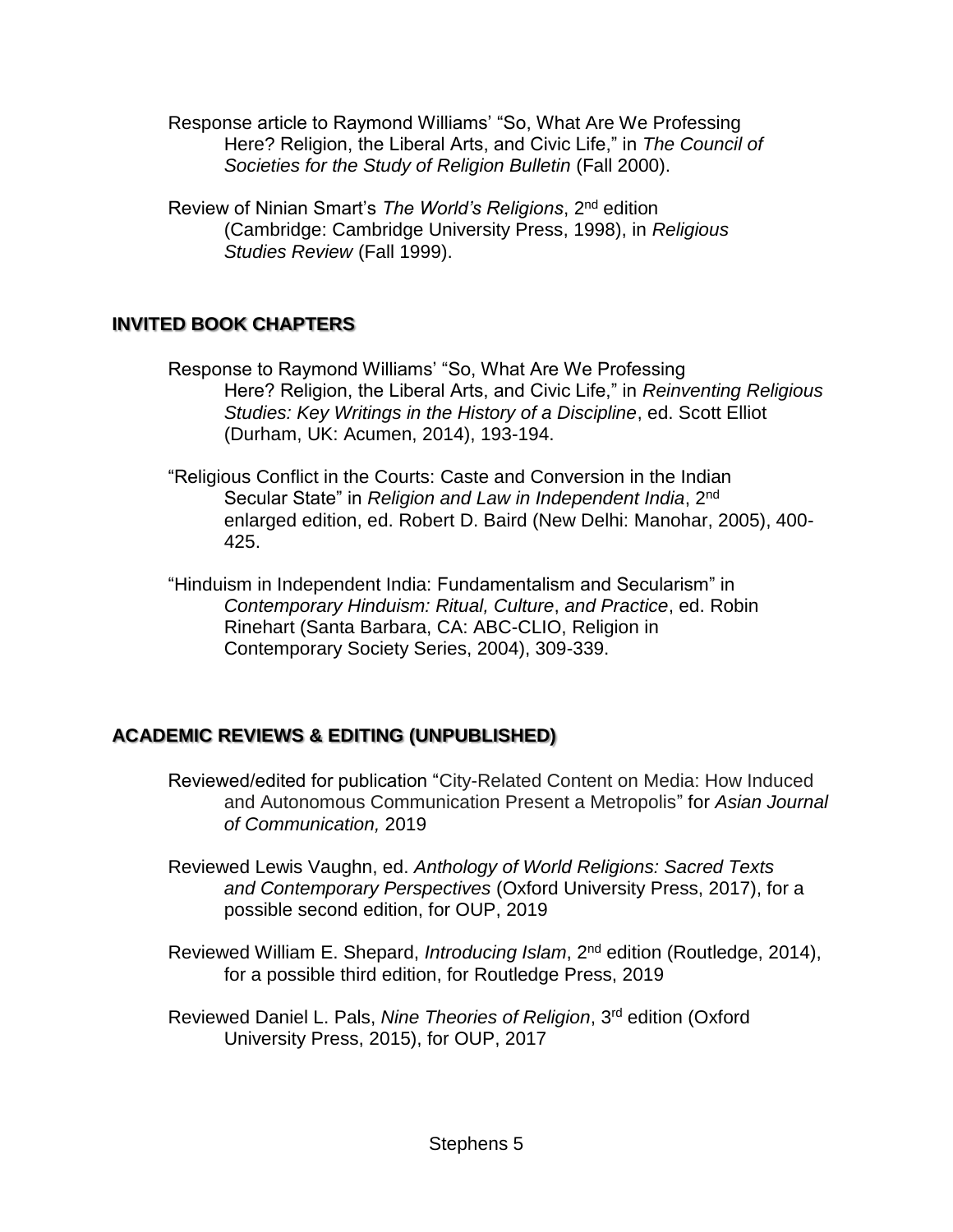- Reviewed/edited for publication "Silence No More: The Use of Personal Narratives in Digital Gender Activism in India" for *Asian Journal of Communication,* 2017
- Reviewed Lewis Vaughn, ed. *Anthology of World Religions: Sacred Texts and Contemporary Perspectives* (Oxford University Press, 2017), for OUP, 2016
- Reviewed a newly revised edition of Donald W. Smith and Sarah H. Jacoby, *Buddhism: Introducing the Buddhist Experience,* 3 rd edition (Oxford University Press, 2014), 2016
- Reviewed/edited for publication "Interpreting Life in a Hinduised Way: Reading Religious Discursiveness in Indian Television Soap Operas" for *Asian Journal of Communication*, 2015
- Reviewed/edited for publication "The 'Bollywoodization' of the 'War on Terror'" for *Asian Journal of Communication*, 2014
- Reviewed/edited for publication "Self-Presentation in Online Environments: A Study of Muslim Indian Matrimonial Profiles," for *Asian Journal of Communication*, 2013
- Reviewed/edited for publication "Interpersonal Attraction and Religious Identification: A Comparative Analysis of Muslims and Hindus in India," for *Asian Journal of Communication*, 2012
- Reviewed mss for SUNY Press, Timothy Murphy's "The Politics of *Geist*: A Genealogy of the Phenomenology of Religion," manuscript submitted for publication to SUNY Press, Religious Studies series, 2007

# **SELECTED PROFESSIONAL AND PUBLIC PRESENTATIONS**

- "Buddhist Origins in India and Beyond," public lecture for the Program in Religious Studies, University of West Virginia, Morgantown, WV, 2011
- "Sites of Religious Conflict in Modern India," public lecture for the Department of Religious Studies, University of Georgia, Athens, GA, 2011
- "An Introduction to the Academic Study of Religion," public lecture for the Department of Religious Studies, Randolph-Macon College, Ashland, VA, 2011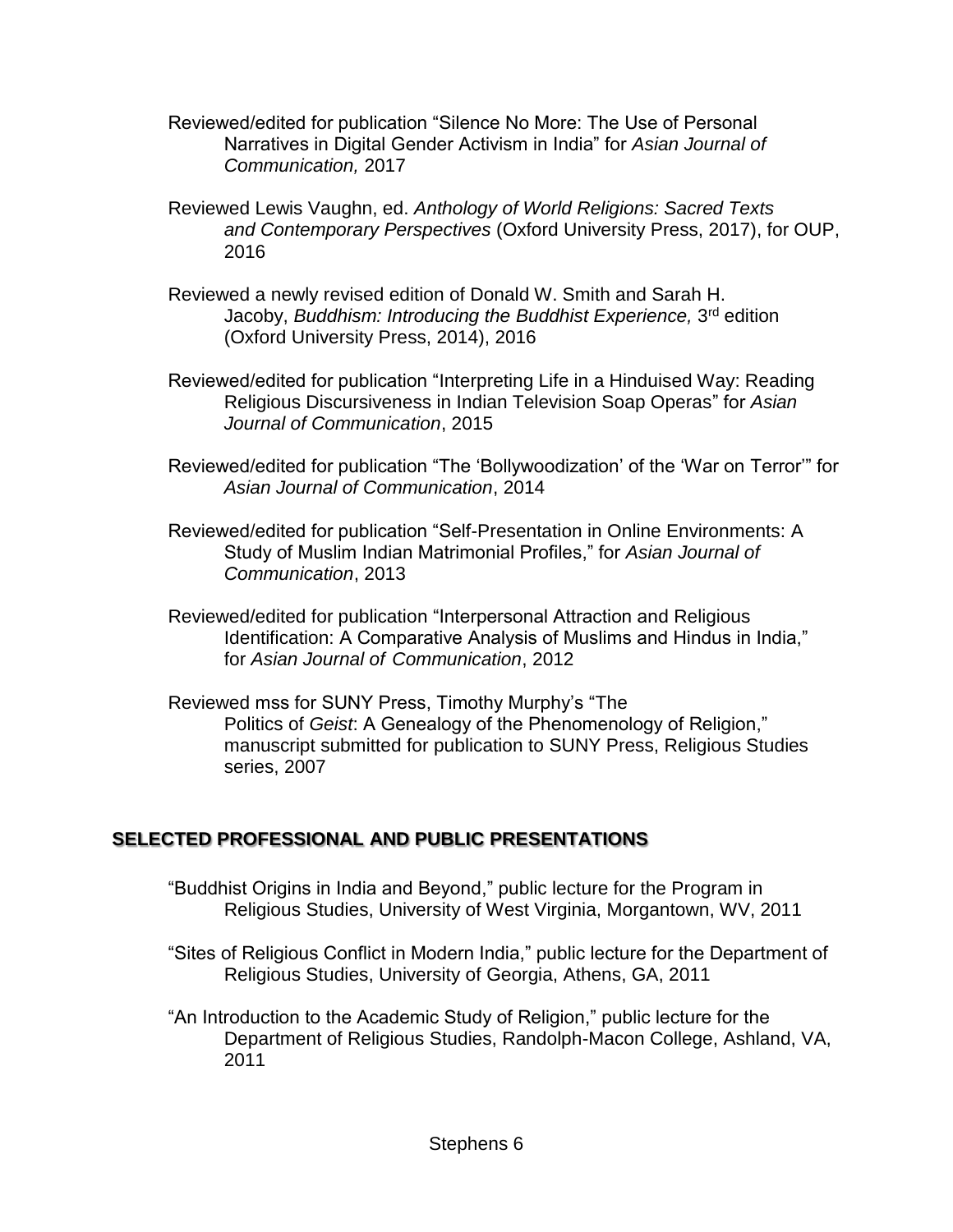- "Contesting Independence: Ambedkar's Critique of Gandhi and His Power" public lecture for the Department of Philosophy and Religious Studies, Western Illinois University, Macomb, IL, 2007
- "Two Kinds of Independence: Ambedkar, Gandhi and Competing Images for Post-Colonial India" public lecture for the Department of Religion, Transylvania University, 2006
- "Conversion to Islam in India: Problems and Perspectives, Past and Present" for the "Religion in Culture" series, Department of Religious Studies, The University of Alabama, Tuscaloosa, AL, 2005
- "A History of the Reception of Daoism in the West" at the American Academy of Religion Southwest Regional Meeting, Dallas, TX, April, 1998
- Televised interview: "What is Karma?" for NBC Nightly News (WVTM Birmingham, AL), first aired May 5, 2006
- "What is Hinduism?" a series of guided public lectures for students at the Hindu Temple of St. Louis
- "Understanding Samkhya as a Philosophy of Yoga" public lecture for Yoga Bliss Studio, Tuscaloosa, AL, June 26, 2006
- "Introduction to the *Bhagavad Gita*" public lecture for Yoga Bliss Studio, Tuscaloosa, AL, June 17, 2006
- "The Wisdom of Ecclesiastes" at the Truman State University Conference on Religion and Philosophy, Kirksville, MO, April, 1994

# **LANGUAGE TRAINING AND STUDY ABROAD**

Hindi: Interagency Language Roundtable Scale: Limited Working Proficiency Sanskrit: ILR Scale: Limited Working Proficiency (reading knowledge) German: ILR Scale: Limited Working Proficiency (reading knowledge) French: ILR Scale: Elementary Proficiency (passed graduate course and qualifying examination "Reading French for the Arts and Sciences")

- Assessment of Study Abroad Programs for Lindenwood University, travel and research in Kolkata, West Bengal, India and environs, and Dhaka, Bangladesh and environs, 2009
- Title VI Foreign Language and Area Studies Fellowship for Hindi Language Study: Intensive Hindi Language Program, Landour Language Institute, Mussoorie, Uttaranchal, India, 2001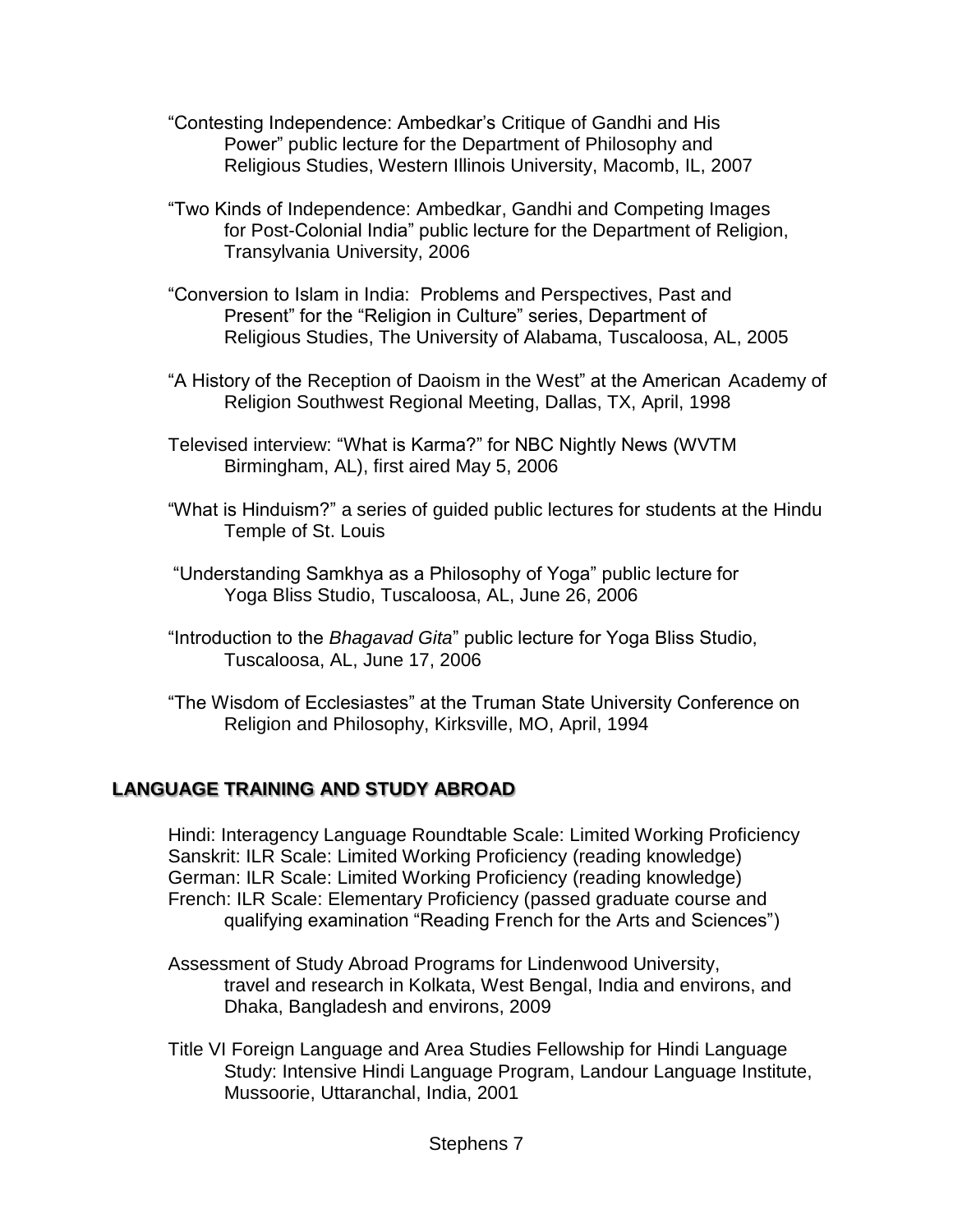# **PROFESSIONAL SERVICE AND DEVELOPMENT, CERTIFICATIONS, AND MEMBERSHIPS**

- Clemson University Subcommittee for General Education Assessment (2018- 2019)
- Clemson University General Education Teaching Workshop: Signature Assignment Design (2018-2019)
- Clemson University Assessment Institute for General Education (2017-2019)
- Best Practices for Teaching Introductory Courses in Religious Studies, faculty workshop facilitated by the Wabash Center for Teaching and Learning in Theology and Religion (2017)
- Manuscript reviewer for Routledge University Press, *Asian Journal of Communications*
- Manuscript reviewer for Oxford University Press, Religious Studies
- Manuscript reviewer for The State University of New York Press, Religious **Studies**
- Member of the American Academy of Religion (1995-present)
- Member of the American Institute of Pakistan Studies (2015-present)
- Affiliated Faculty Member, Graduate (M.A.) Student Advisor, Center for International and Global Studies, Lindenwood University, (2007-2010)
- Search Committee Chair, New Testament Faculty Search Committee, Lindenwood University, 2009
- Respondent in an invitation-only conference on "Religion and Personal Law in Modern India: A Colloquium," Indiana University, Bloomington, IN, 1999

# **ACADEMIC GRANTS, SCHOLARSHIPS, AND AWARDS**

- Clemson University, Division of Student Affairs, "Difference Maker" Award, (2013)
- Faculty Development Grant for Study Abroad, Lindenwood University (2008)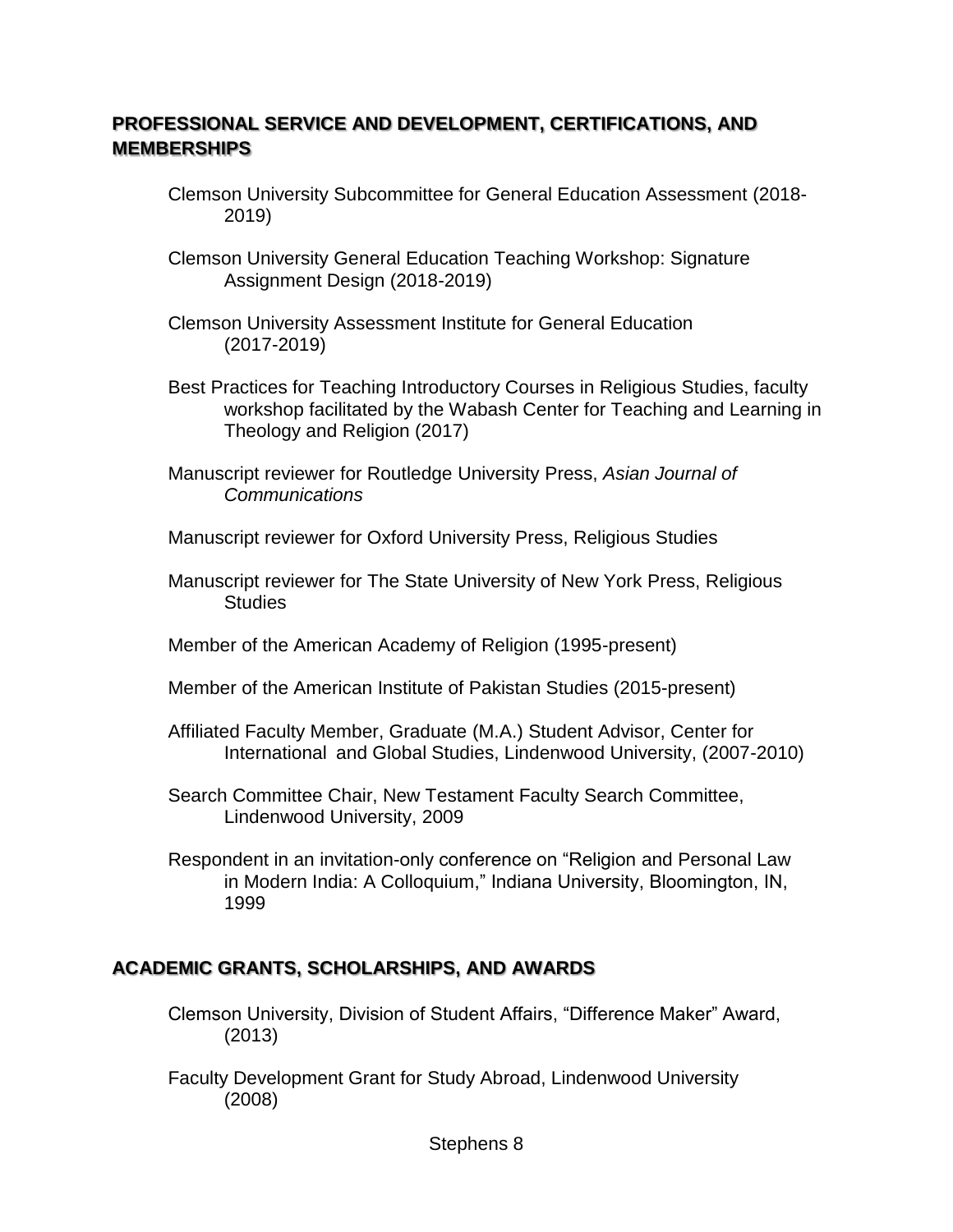Stanley Foundation Fellowship for Study Abroad (2001)

The University of Iowa, Department of Religious Studies Travel Grant (2001)

- The University of Iowa, Department of Asian Languages and Literature Travel Grant (2001)
- Hazelle-Lockhart-Rhodes Scholarship, University of Iowa (2000)
- Alice Marguerite Blough Distinguished Essay Award, University of Iowa (1999)
- The University of Kansas, Department of Religious Studies, Graduate Scholarship (1996-1998)
- Who's Who Among Students in American Universities and Colleges Award (1992-1993)

# **CURRENT DEPARTMENT CHAIR**

Professor Kelly Smith Chair, Department of Philosophy and Religion 126-D Hardin Hall Clemson University Clemson, SC 29634 kc[s@clemson.edu](mailto:cstarke@clemson.edu) Department of Philosophy and Religion Office: 864/656-2001

# **PREVIOUS DEPARTMENT CHAIRS, HEADS AND PROGRAM DIRECTORS**

Professor Richard Amesbury Director, Center for the Study of Religion and Conflict Arizona State University PO Box 870802 Tempe, AZ 85287 Richard.Amesbur[y@asu.edu](mailto:cstarke@clemson.edu)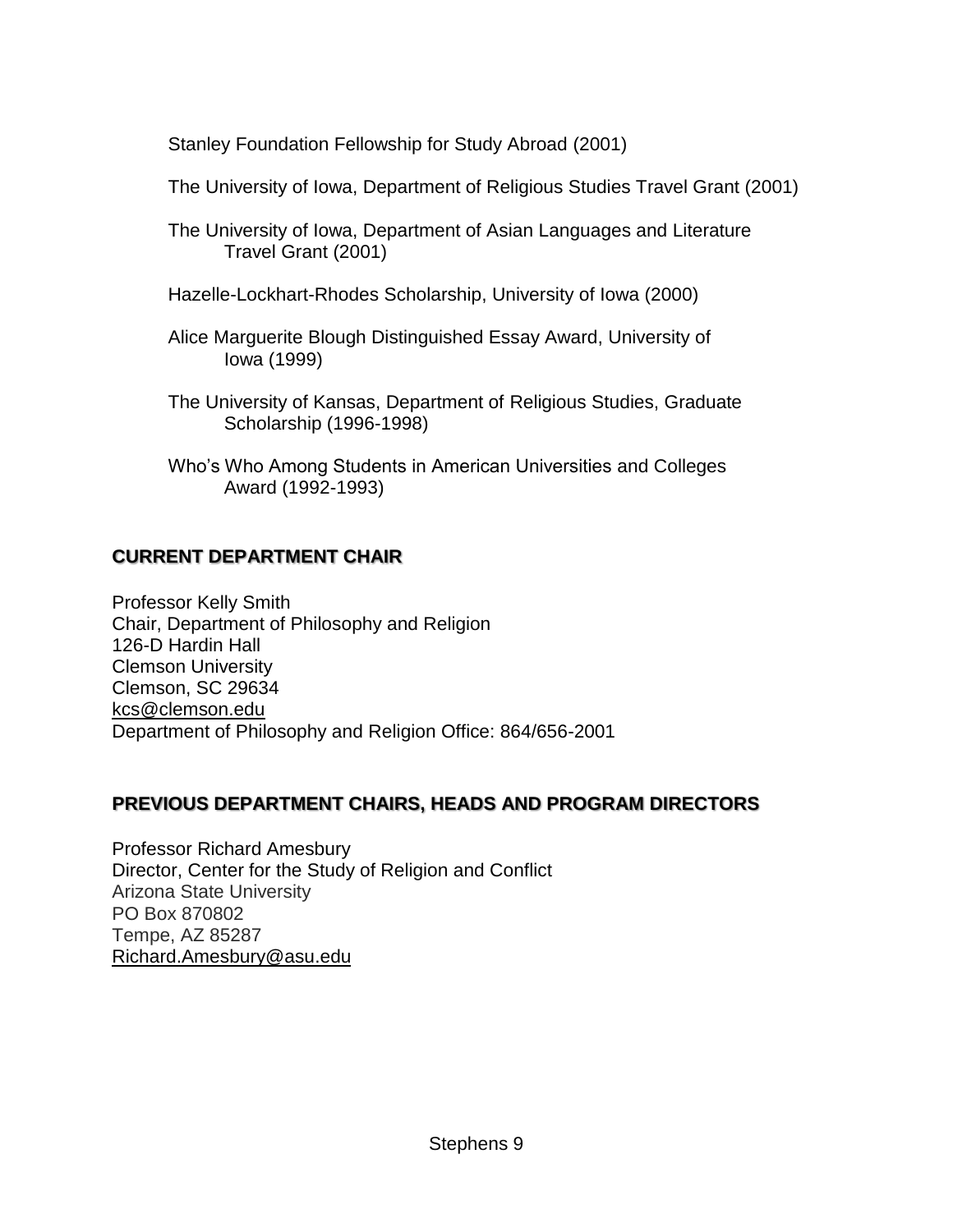Professor Charles Starkey Interim Chair, Department of Philosophy and Religion 236 Hardin Hall Clemson University Clemson, SC 29634 [cstarke@clemson.edu](mailto:cstarke@clemson.edu)

Professor Raymond Scupin Director, Center for International and Global Studies Chair, Anthropology and Sociology Department Lindenwood University 209 S. Kingshighway St. Charles, MO 63301 [Rscupin@lindenwood.edu](mailto:Rscupin@lindenwood.edu)

Professor Benjamin White Director, B.A. in Religion Program Clemson University 222 Hardin Hall Clemson, SC 29634 benjaminlwhite1@gmail.com

Professor Betty DeBerg Department of Philosophy and Religion The University of Northern Iowa Cedar Falls, IA 50614-0501 [betty.deberg@uni.edu](mailto:betty.deberg@uni.edu)

#### **REFERENCES**

Professor Emeritus Robert N. Minor Department of Religious Studies The University of Kansas Home address: 4501 Terrace Street Kansas City, MO 64111 [rminor@ku.edu](mailto:rminor@ku.edu)